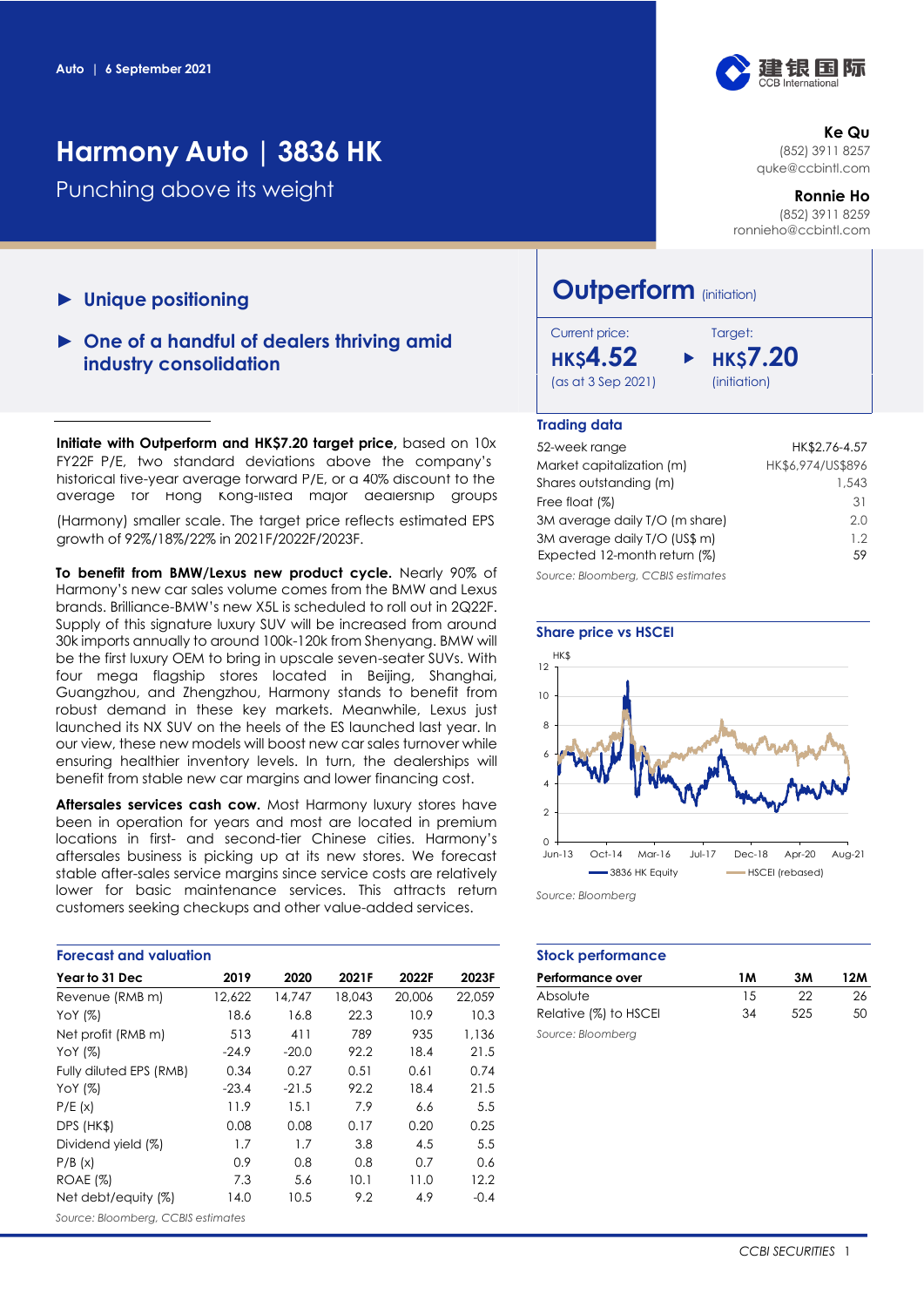

# **INITIATE WITH OUTPERFORM AND HK\$7.20 TARGET PRICE**

We initiate coverage on Harmony Auto with an Outperform rating and target price of HK\$7.20 based on 10x FY22F P/E, two standard deviations above the company's historical five-year average forward P/E, or a 40% discount to the average for Hong Kong-listed major dealership groups like Zhongsheng, Meidong, and Yongda, given Harmony's smaller scale. Our target price reflects forecast EPS growth of 92%/18%/22% in 2021F/2022F/2023F. Our valuation is based on peer comparisons and P/E analysis, the most common valuation methodology within the auto dealership space. Harmony's wide luxury distribution network is positioned to take advantage of robust upgrade demand within the populous Henan province, as well as affluent first- and second-tier cities in China.



Harmony's exclusive focus on luxury and ultra-luxury auto brands, notably BMW, Lexus, Bentley, and Ferrari, differentiates it from other car dealers in China. The prestige and renown of these brands has rubbed off on Harmony, which enjoys a good reputation in China. Harmony has inherited the qualities of the brands it sells, including the penetration achieved by BMW, the superior efficiency of the Lexus, and the lower margin risk of Bentleys and Ferraris.

We expect new car sales under Harmony's luxury brands to contribute at least 75% of total company revenue in 2021F. In our view, Harmony stands a very good chance of securing more luxury authorizations over the next two years, a development sure to sharpen its competitive edge and increase profits. Its quality after-sale services business has won it a loyal following, not to mention lucrative gross margin of nearly 45% in 1H21 along with average  $\frac{a}{5}$   $\frac{a}{5}$   $\frac{a}{5}$   $\frac{a}{5}$   $\frac{a}{5}$   $\frac{a}{5}$   $\frac{a}{5}$   $\frac{a}{5}$   $\frac{a}{5}$   $\frac{a}{5}$   $\frac{a}{5}$   $\frac{a}{5}$   $\frac{a}{5}$   $\frac{a}{5}$   $\frac{a}{5}$   $\frac{a}{5}$   $\frac{a}{5}$   $\frac{a}{5}$   $\frac{a}{5}$   $\frac{a}{5}$   $\frac{a}{5}$   $\frac{a}{5}$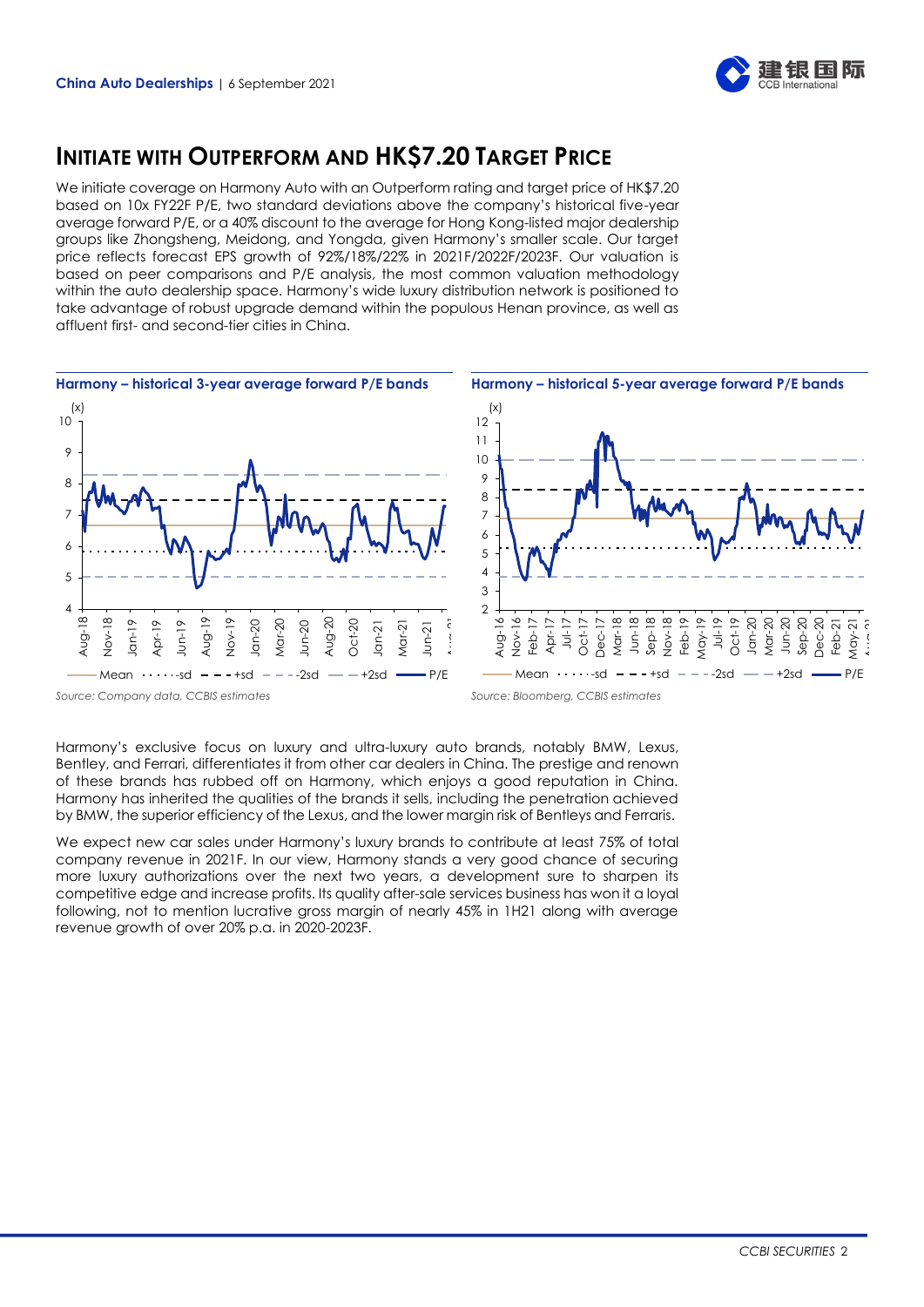



**Harmony Auto – revenue mix (RMB m) Harmony Auto – margin ratios**











**Harmony Auto – gross profit mix (RMB m) Harmony Auto – gross profit mix contribution**

We see good investment value in Harmony based on its: (1) unique positioning in China's southern regions; (2) balanced 4S store distribution in both the luxury and ultra-luxury segments; (3) smart luxury brand mix with increasing exposure to European (German, British and Italian) and Japanese OEMs; and (4) economies of scale in after-sale services relative to peers. We initiate coverage on China Harmony with an Outperform rating taking into account the following five characteristics.

- ◼ **BMW still the core asset.** BMW is Harmony's core business as it contributes around 75% of its new car sales volume. BMW stores cover seven provinces but are most concentrated in Henan. Over 80% of the BMWs sold in the province are through the Harmony network. The upscale X5L been added to the JV pipeline for 2022F heralds another BMW boom in China. About 5% of all BMW sales in China are through Harmony.
- ◼ **Lexus story intact, likely to outperform in the luxury space.** Lexus has been the most profitable brand for dealership groups in the past few years, a trend that looks to continue given the imminent launch of the upgraded NX SUV, the company's latest model. Though sales growth for Lexus is not as significant as that of the top-three German marques or even other emerging luxury names, we nevertheless believe moderate unit growth is a plus for securing dealer group margins. Harmony has eight Lexus stores in the portfolio with more on the pipeline for 2022F-2023F. We look for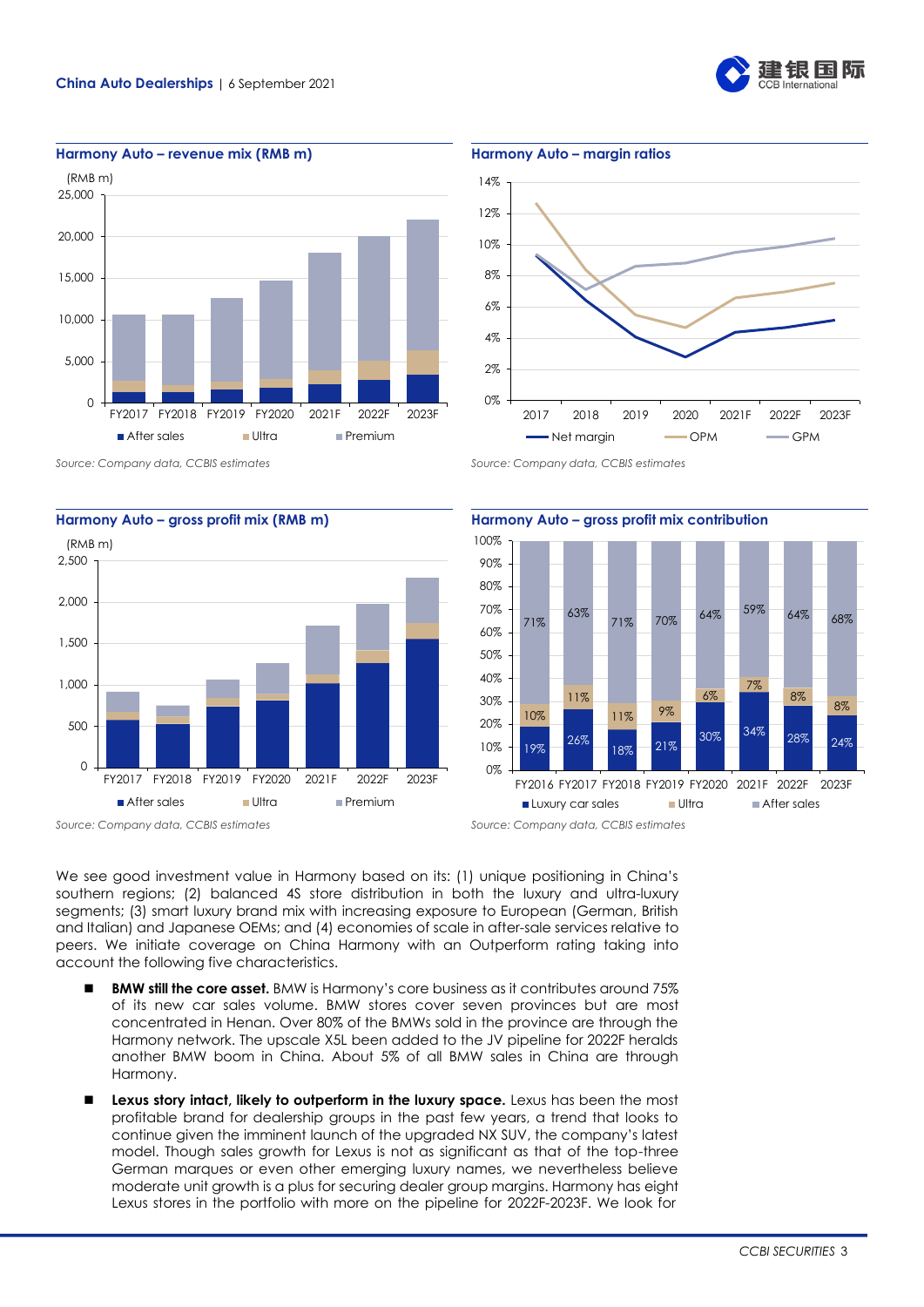

Harmony's Lexus sales volume of 5.8k/6.7k units in 2022F/2023F to contribute 12%/13% of total PV volume or 20%/21% of total new car sales gross profit.

- **Ultra-luxury recovery on track.** Harmony is the only top dealership group in China that can boast comprehensive coverage of the ultra-luxury brands, including Rolls Royce, Ferrari, Lamborghini, Bentley, and Maserati. Coverage is spread across China's first- and especially second-tier cities. A new Bentley flagship store is about to open in Beijing. Thanks to the latest product portfolio updated with Bentleys and Ferraris and the rollout in the last three years of SUV products across the ultra-luxury brands, namely Rolls Royce, Bentley, Lamborghini, and Maserati. We forecast a 29%/24% YoY increase in new ultra-luxury car sales volume at Harmony in 2022F/2023F.
- ◼ **Strong aftersales momentum underpins profit growth.** We expect Harmony's network to continue to extend beyond its center in Henan to cover 14 provinces. These additions will significantly enlarge its territory and recognition at a time when demand for luxury and ultra-luxury cars is rising across China. Revenue from Harmony's after-sale services business is expected to grow 24%/23% YoY in 2022F/2023F.
- ◼ **Motivated sales force.** Harmony cultivates a data-driven management and monthly- /quarterly-based KPI and bonus distribution system to motivate frontline sales people.
- Solid inventory management execution. Harmony has been seeing growing turnover lately. It employs careful inventory control and strict monitoring of inventory levels to enhance capital efficiency, widening gross profit margins and after-sales services.

**Risks** include (1) a slowdown in China's luxury vehicle market due to shocks within the macro environment, (2) intense price competition and lower ASP and profitability from a supply glut in 2022F-2023F once the chipset shortage has been resolved, (3) slow ultra-luxury brand sales due to government crackdowns on ostentatious spending, and (4) erosion in aftersales margin as the company grows in scale.

## **Valuation comparison with other Hong Kong-listed dealerships**

Many large Hong Kong-listed dealerships trade at a premium P/E due to market optimism over their profitability in light of strong demand for luxury cars. Zhongsheng Group (881 HK, Outperform), for example, is trading at a high P/E of 15x FY22F or 0.6x PEG. Meidong (1268 HK, Outperform) is trading at a high P/E of 28x FY22F or 0.9x PEG. Yongda (3669 HK, Outperform), is trading at a P/E of 8x FY22F or 0.5x PEG. Mature US-listed dealerships are trading at high P/Es in the 15-20x range reflecting their well-balanced business models and large profits garnered from used-car sales and auto financing, as well as the global chipset supply chain shock. Carmax (KMX US, Not Rated) has been trading on a high 2022F P/E in the 17-20x range. Harmony is currently trading at around 6x 2022F P/E or 0.33x PEG. We forecast solid earnings momentum of 18%/22% in 2022F/2023F, but given how volatile the new car sales business is, and considering the company's less mature aftersales customer base and share capital liquidity, we believe Harmony's valuation should be discounted against other dealership stocks.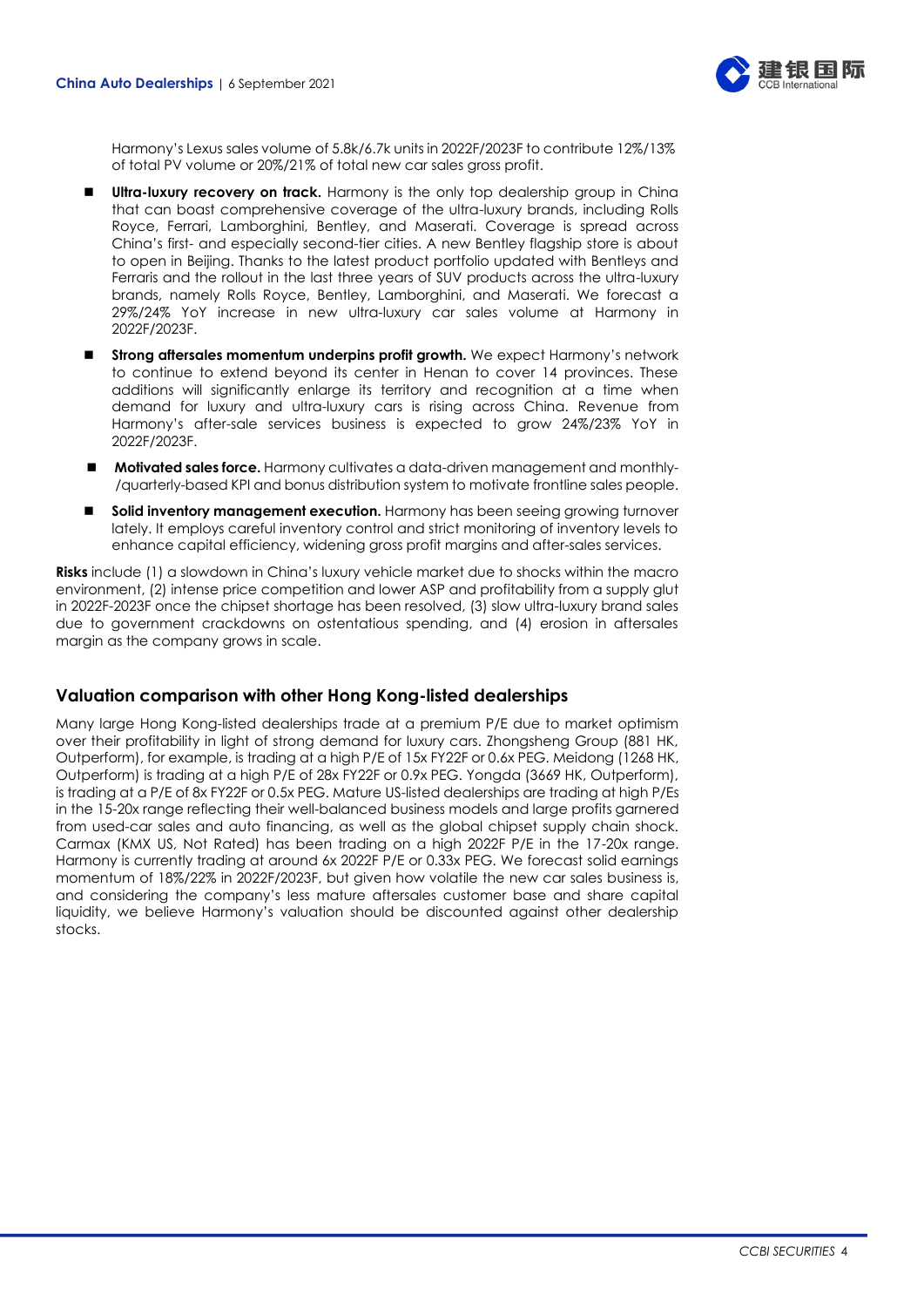

# **LEADING LUXURY PLAYER IN CHINA'S AUTO DEALERSHIP SPACE**

Harmony Group was ranked 42th and 34th place in China's top-hundred auto dealerships in 2019 and 2020 in terms of sales revenue, according to research conducted by China Automobile Dealership Association (CADA). The company continues to operate its extensive network from its home base in Henan Province, although it has expanded to 14 provinces, an area encompassing the cities of Beijing and Shanghai and all of China's coastal provinces. Besides the mainstream luxury brands, Harmony boasts considerable coverage of Bentley, Ferrari, and other ultra-luxury brands. It is the largest Bentley dealer in China, the secondlargest Ferrari dealer, the third-largest Lexus dealer, and the fifth-largest BMW dealer.

Robust growth at Harmony is being fueled by heavy upgrade auto demand in China, with the highest growth from the central and east coast regions. We expect the ultra-luxury upgrade replacement cycle of China's affluent first- and second-tier cities to support Harmony's business through more than 20 outlets.

## **Possible acquisitions and the addition of new brands**

China's auto dealership industry is highly fragmented, with over 23,000 dealerships in the middle market and luxury brand segment by end-2020, according to CADA. Based on our estimates, only 10% of these are luxury dealership stores. Among all the luxury stores, only an estimated 30% are consistently profitable, according to CADA.

China's auto dealership industry continues to consolidate, forming nationwide and regional mega-sized auto dealership groups. First-tier groups will be capable of generating RMB100b in revenue while second-tier groups are expected to generate annual revenue of RMB10b each. It seems clear that further network expansion and consolidation within the industry will be a major trend and that Harmony will benefit from resulting in stable cash flows and solid cash positions.

#### **Lexus NX exterior Lexus NX interior**







# **To benefit from new product cycle at BMW and Lexus**

Nearly 90% of Harmony's new car sales volume stems from the BMW and Lexus brands, which is why Brilliance-BMW's new X5L scheduled for rollout in 2Q22F is so important. Supply of this signature luxury SUV is set to rise from around 30k imports annually currently to around 100k-120k from Shenyang. BMW will be the first luxury OEM to introduce the upscale seven-seater SUV. It will be sold through four mega flagship stores in Beijing, Shanghai, Guangzhou, and Zhengzhou. Harmony stands to benefit from robust demand in these key markets. Meanwhile, Lexus just launched its newly designed NX SUV. It will join the ES launched last year. We believe new models will improve new car sales turnover at Harmony resulting in healthier inventory levels. In turn, the dealerships will have more stable new car margin and lower financing cost.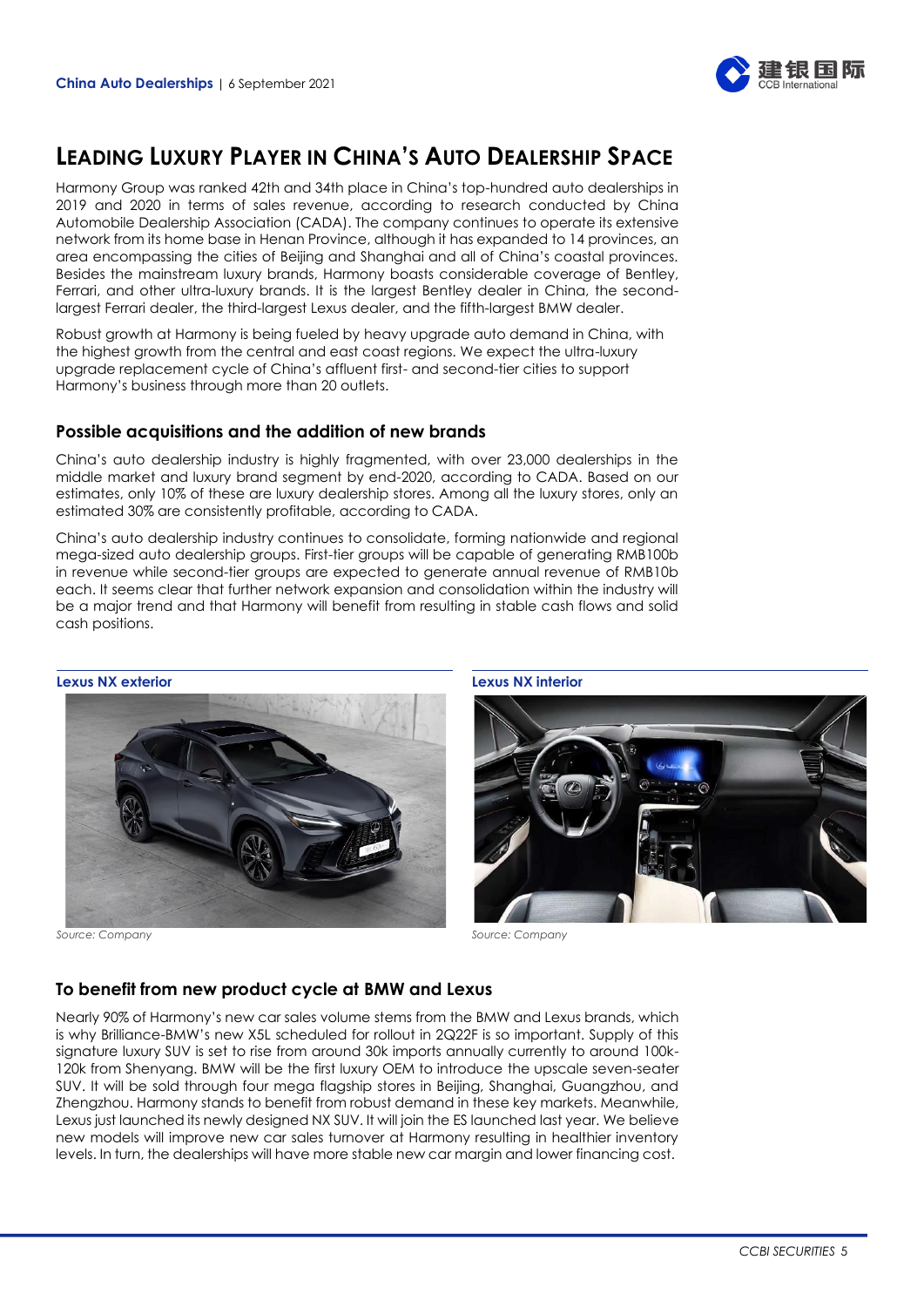



*Source: QQ Source: QQ*

## **Luxury car makers improve OEM and distributor relations**

After the challenging market marked by OEM oversupply in 2015 and 2018, there was a push to improve relations between the OEMs and the dealerships. Many luxury car makers operating in China, including Infiniti, BMW, Volvo, Porsche, JLR, and Audi, made the decision to replace senior sales team members with individuals with more practical on-the-ground sales experience. So far, this decision seems to have paid off. Rebate policies now confer more benefits on the dealerships. For example, higher rebate points from selling cars are offered and more frequent market surveys are conducted to better reflect the accuracy of market conditions and channel inventory levels.

## **Increasing aftersales profitability potential**

Most of Harmony's mid-end stores have been in operation for years and located in premium locations in the region being covering. We expect after-sales service margins to remain stable given service costs are relatively lower after price cuts at some of the major OEMs (Mercedes, BMW, JLR, and so on), and because officially approved third-party accessories are allowed. Price cuts make 4S dealerships more competitive; moreover, additional aftersales discount cards (usually on labor charges) offered at the point of new car sales in certain 4S stores make prices even more appealing. In turn, 4S stores gain opportunities to elicit value-added services whenever customers return for regular service. Partnerships between the dealerships and insurance companies will continue to generate stable income from high margin accident repairs. In our view, luxury dealerships in lower-tier cities have stronger market power when it comes to setting prices, while those in first- and second-tier cities have less price sensitive customer bases.

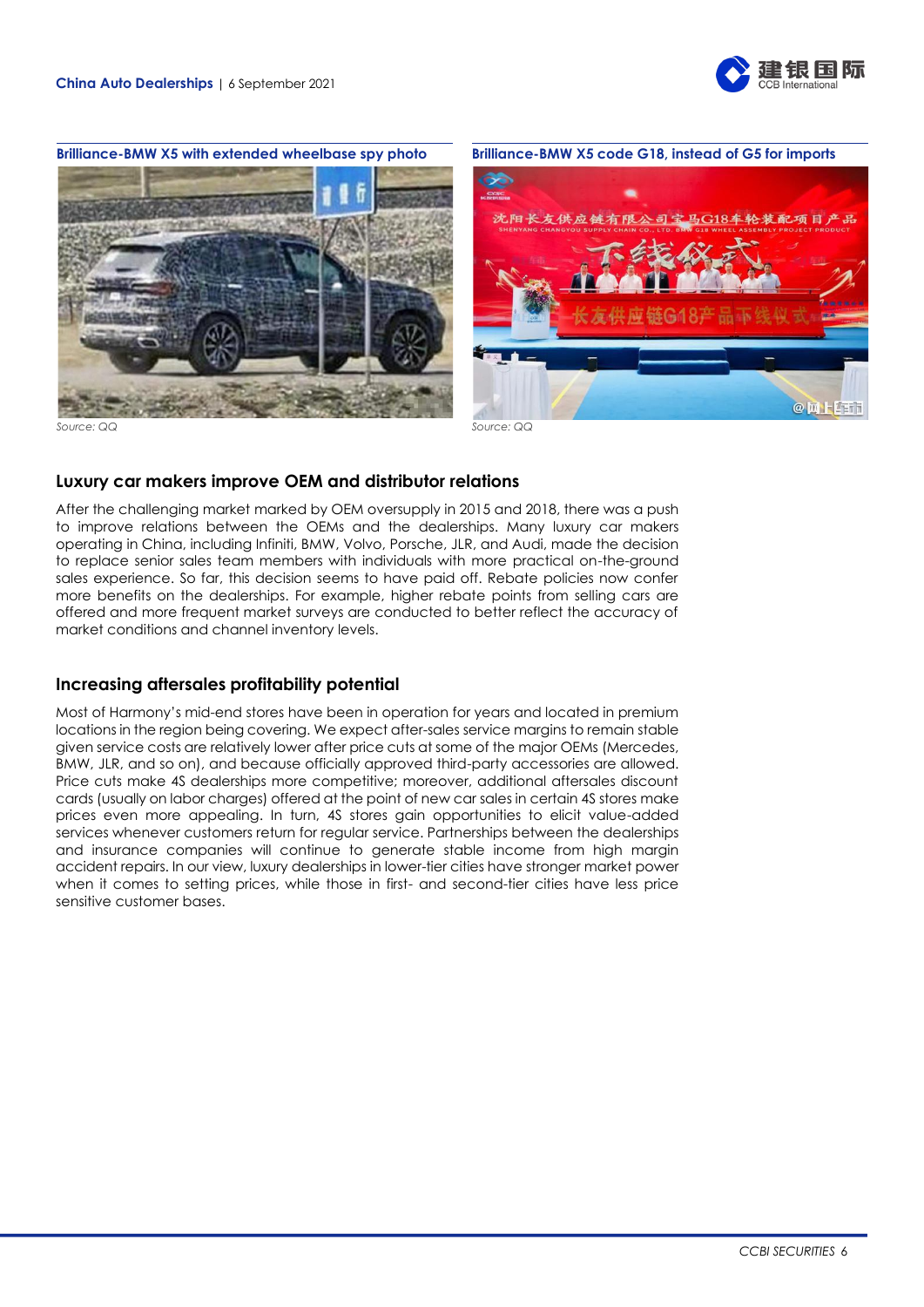

# **FINANCIAL ANALYSIS**

We forecast a sharp 92% YoY rise in net profit at Harmony, from RMB411m in 2020 to RMB789m in 2021F and then to RMB935m/1,136m in 2022F/2023F, up 18%/22%. Likely drivers include:

- 1. Rapid expansion of the luxury dealership store network;
- 2. Surging sales volume growth at new and existing stores;
- 3. Higher ASP due to a higher proportion of ultra-luxury cars sold;
- 4. Growing new car sales margin from a rising contribution of imported vehicles and better channel management;
- 5. Rapid growth in high-margin after-sale services;
- 6. Efficiency gains through economies of scale.

## **Expansion of the dealership network**

We forecast dealership outlets at Harmony will rise from 77 in 2020 to 83/90/96 by 2021F/2022F/2023F, driven by sales of BMWs, Lexus, Bentleys, and Ferraris. In our view, expansion will be achieved through a combination of M&A and organic growth in the form of five new stores.



*Source: Company data, CCBIS estimates*

# **Rising sales volume of new and existing stores**

Not only will Harmony Auto's existing stores benefit from rising demand for the cars in their territory, but the company will also benefit from rising volume per store, especially for recently established stores with low start-up sales bases. Harmony is growing it reputation and market recognition. We believe it will be able to strengthen its competitiveness and customer loyalty by enriching the product mix at its stores with imported new car models selling at even higher ASPs.

We forecast car sales volume at Harmony will rise from 36,573 units in 2020 to 43,933 units in 2021F, a 20% YoY increase, before rising to 47,742/51,606 units in 2022F/2023F, a 9%/8% YoY increase that does not take into account potential M&A.

Harmony's product mix is also changing rapidly. At the moment, only ultra-luxury and luxury brands are part of the portfolio. We expect growing contribution from imports of Lexus, Bentleys, and Ferraris. In our view, this will lead to significantly higher gross profit.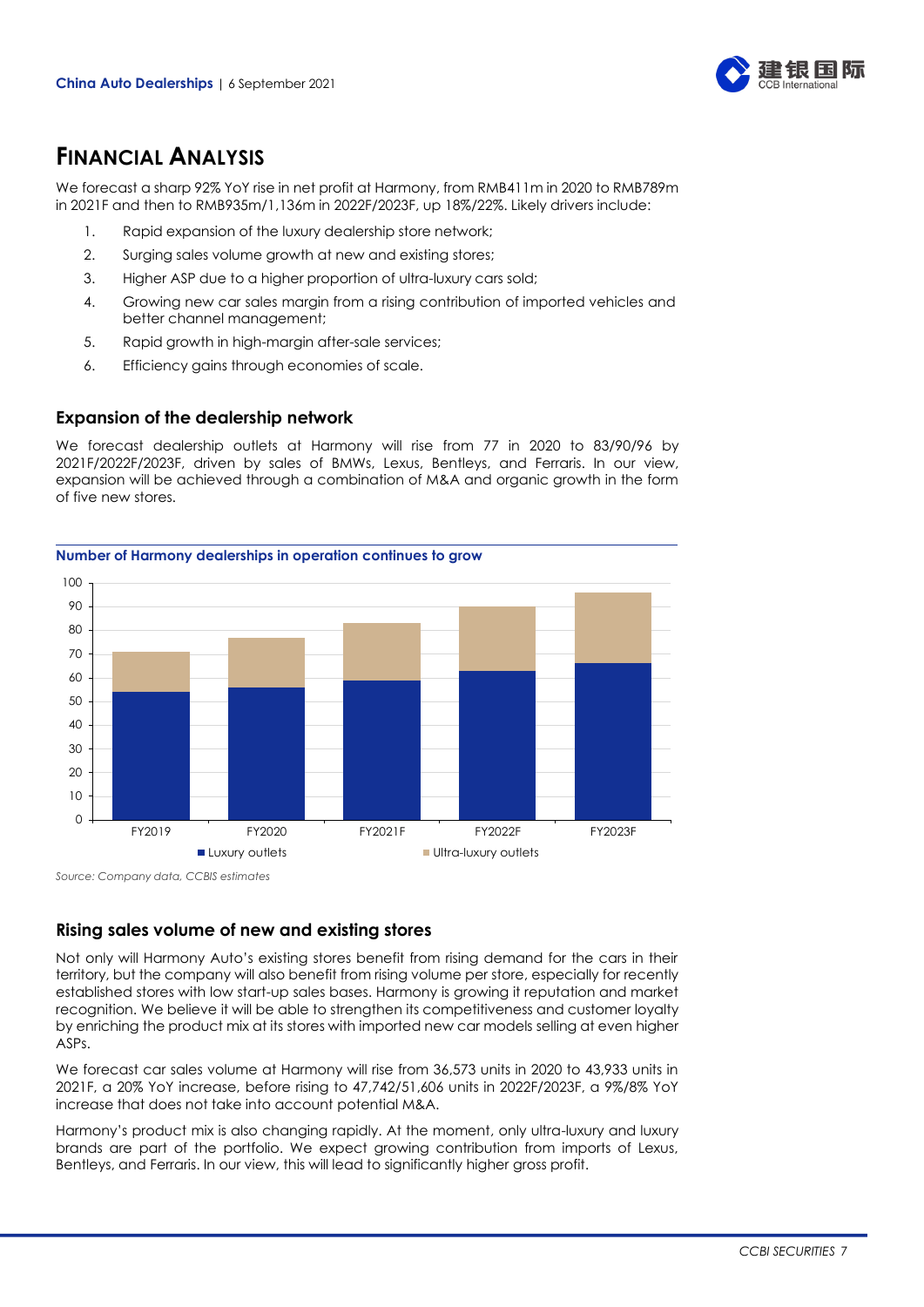

| Harmony automobile sa es volume by segment (20° 8-2023F) |        |        |        |        |        |        |  |  |  |  |
|----------------------------------------------------------|--------|--------|--------|--------|--------|--------|--|--|--|--|
| Units                                                    | 2018   | 2019   | 2020   | 2021F  | 2022F  | 2023F  |  |  |  |  |
| Luxury brands                                            | 26.144 | 32.130 | 35.938 | 42.728 | 46.192 | 49,686 |  |  |  |  |
| Ultra luxury brands                                      | 823    | 653    | 635    | 1.205  | 1,550  | 1.920  |  |  |  |  |
| Total volume                                             | 26.967 | 32.783 | 36.573 | 43.933 | 47.742 | 51.606 |  |  |  |  |

*Source: Company data, CCBIS estimates*

Along with a higher proportion of imported brand cars sold, ASP and gross margins will be kept stable. We expect the recent chipset shortage will boost margin in the near-term, but stabilize in 2022F/2023F.

We forecast average gross margin for new car dealerships will recover from 3.0%/3.5% in 2019/2020 to 4.4% in 2021F, before dipping to 4.1%/4.0% in 2022F/2023F

| Average selling price for different brand s gments (2018-202 F) |       |      |       |       |       |       |  |  |  |  |
|-----------------------------------------------------------------|-------|------|-------|-------|-------|-------|--|--|--|--|
| <b>RMB '000</b>                                                 | 2018  | 2019 | 2020  | 2021F | 2022F | 2023F |  |  |  |  |
| Luxury brands                                                   | 322   | 311  | 329   | 329   | 323   | 317   |  |  |  |  |
| Ultra luxury brands                                             | 1.139 | .402 | 1.678 | 1.441 | 1.477 | 1.492 |  |  |  |  |
| Average                                                         | 347   | 333  | 353   | 359   | 360   | 361   |  |  |  |  |
|                                                                 |       |      |       |       |       |       |  |  |  |  |

*Source: Company data, CCBIS estimates*

| Average gross margin for different brand s gments (2018-2013F) |      |        |      |       |       |       |  |  |  |
|----------------------------------------------------------------|------|--------|------|-------|-------|-------|--|--|--|
| %                                                              | 2018 | 2019   | 2020 | 2021F | 2022F | 2023F |  |  |  |
| Luxury brands                                                  | .6   | 2.2    | 3.2  | 4.1   | 3.7   | 3.5   |  |  |  |
| Ultra-luxury brands                                            | 9.2  | 1 I .O | 6.9  | 6.6   | 6.1   | 6.7   |  |  |  |
| Average                                                        | 2.3  | 3.0    | 3.5  | 4.4   | 4.1   | 4.0   |  |  |  |

*Source: Company data, CCBIS estimates*

# **Rapid growth within the high-margin after-sale services business**

Harmony's after-sale services started from a low base (12% of total turnover in 2018), but then rose rapidly by 32% YoY in 2019. We expect Harmony's efforts to develop this business to translate to sustained 20% or more growth p.a. in the next three years given the company's investments to extend warranty services and pre-owned car sales. We forecast gross margin of after-sale services of 45% in 2021F-2023F, supporting overall margin improvement at the company.

| Revenue and gross margin for car deals rship but iness (20 8-2023) |       |        |        |        |        |        |  |  |  |  |
|--------------------------------------------------------------------|-------|--------|--------|--------|--------|--------|--|--|--|--|
|                                                                    | 2018  | 2019   | 2020   | 2021F  | 2022F  | 2023F  |  |  |  |  |
| Revenue (RMB m)                                                    |       |        |        |        |        |        |  |  |  |  |
| New car dealerships                                                | 9.346 | 10,910 | 12,893 | 15,783 | 17.194 | 18,605 |  |  |  |  |
| After-sale services                                                | 1,280 | 1.686  | 1,818  | 2.260  | 2.812  | 3.454  |  |  |  |  |
| Gross profit (RMB m)                                               |       |        |        |        |        |        |  |  |  |  |
| New car dealerships                                                | 219   | 323    | 449    | 696    | 710    | 738    |  |  |  |  |
| After-sale services                                                | 531   | 740    | 815    | 1.017  | 1.265  | 1.554  |  |  |  |  |
| Gross margins (%)                                                  |       |        |        |        |        |        |  |  |  |  |
| New car dealerships                                                | 2.3   | 3.0    | 3.5    | 4.4    | 4.1    | 4.0    |  |  |  |  |
| After-sale services                                                | 41.5  | 43.9   | 44.8   | 45.0   | 45.0   | 45.0   |  |  |  |  |
| Average gross margin for car dealerships                           | 7.1   | 8.4    | 8.6    | 9.5    | 9.9    | 10.4   |  |  |  |  |

*Source: Company data, CCBIS estimates*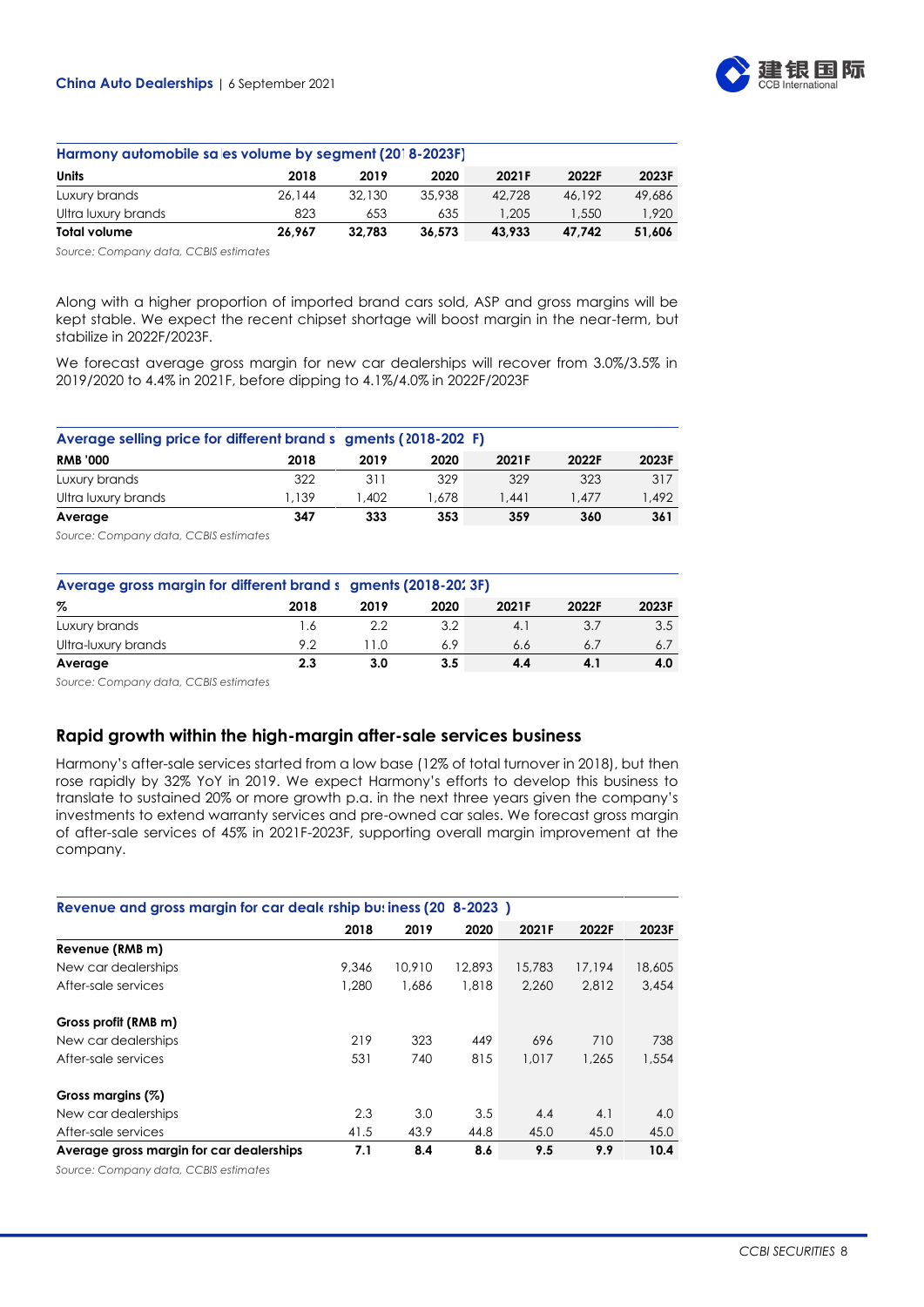

## **Economies of scale leading to efficiency gains**

Growing economies of scale and improvements in efficiency will lead to overall margin improvement at Harmony, in our view. We expect the company to make improvements in the areas of inventory and accounts receivable management, leading to better utilization of operating cashflow.

We forecast the company's aggregate cost-to-turnover ratio will decline significantly from 6.0% in 2020 to 5.1% in 2021F as operating efficiency improves and through healthy channel inventory from active management and as the global chipset supply chain returns to normal operations. This ratio may rise a bit in 2022F/2023F to 5.2%/5.3%. Aggregate cost includes selling and distribution expense and administration costs.

**Selling and administration expenses as a percentage of total revenue at Harmony**



*Source: Company data, CCBIS estimates*

## **Balance sheet and cashflow projections**

Assuming Harmony sustains the group's current rate of dealership network expansion, we forecast around the company to invest around RMB400m annually for new stores opening and current store upgrading in 2021F-2023F.

In our view, Harmony's profit margins stand to improve in 2021F due to excess demand for cars and a higher contribution from import makes. Car sales and after-sale services should provide the company with strong operating cashflow.

#### **Inventory management**

Given the store expansion of its dealership network, Harmony would do well to invest in inventory, mainly new cars and spare parts. Inventory levels fell from 42 days in 2018 to 30 days in 2020 and then to 24 days of late. Under the somewhat typical sales conditions for luxury autos in 2021F-2023F, inventory days were kept under 30 days. Any unexpected rise in inventory could cause a drain on operating cashflow.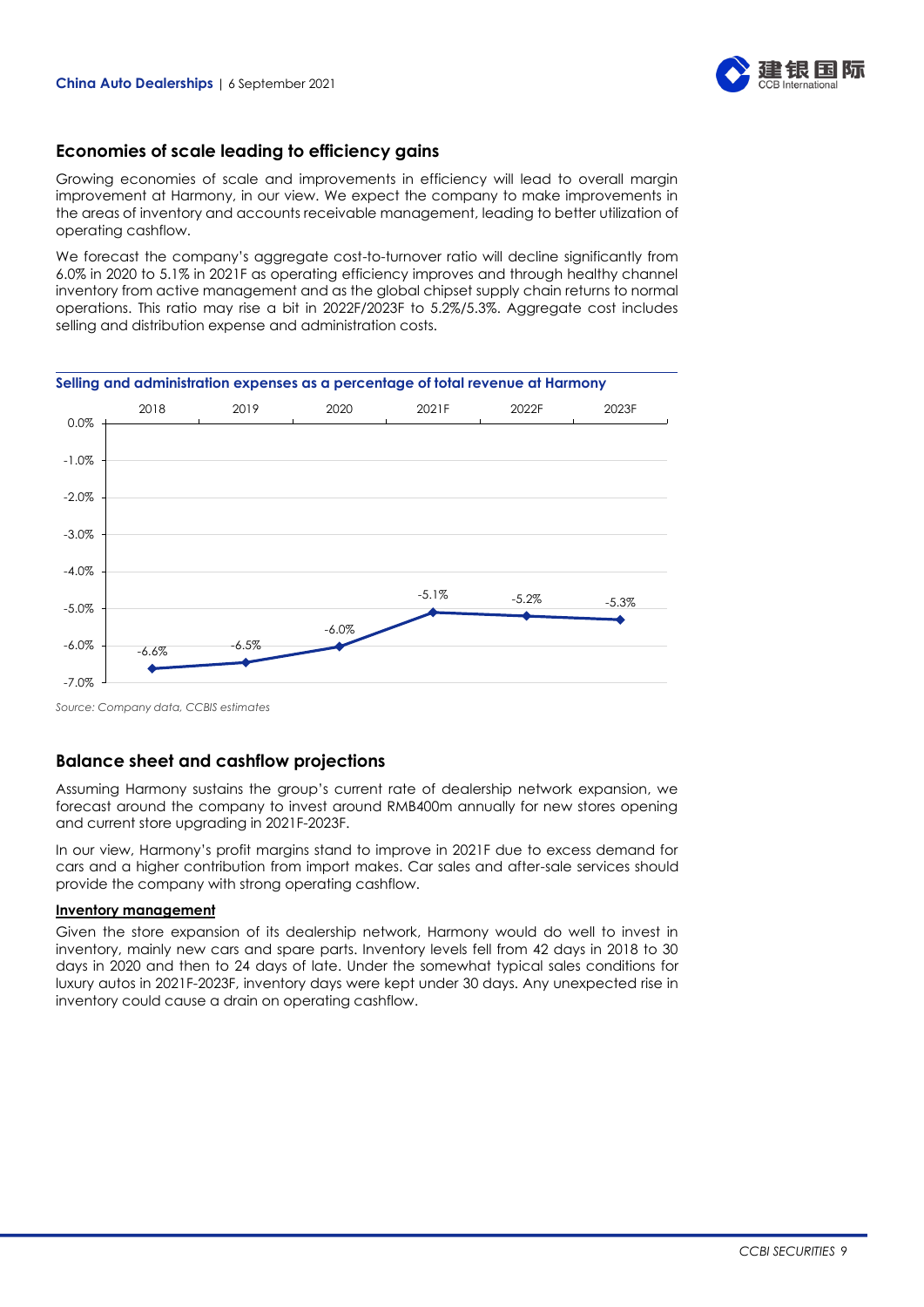

#### **Harmony auto – net gearing ratio and net debt Harmony – ROAE and net income**

**FY2017 FY2018 FY2019 FY2020 FY2021F FY2022F FY2023F FY2017 FY2018 FY2019 FY2020 FY2021F FY2022F FY2023F** Net debt/equity Net debt 155 914 1,063 805 665 117 -641

## **Harmony – free cash flow & operating cashflow (RMB m) Inventory for Harmony Auto's operations (days)**



|                                       |     |           |     | FY2017 FY2018 FY2019 FY2020 FY2021F FY2022F FY2023F |        |                                       |       | FY2017 FY2018 FY2019 FY2020 FY2021F FY2022F FY2023F |     |     |     |      |       |
|---------------------------------------|-----|-----------|-----|-----------------------------------------------------|--------|---------------------------------------|-------|-----------------------------------------------------|-----|-----|-----|------|-------|
| Net debt/equity<br>(gearing) (%)      |     |           |     |                                                     |        | 13 15 11 8 1 -6 ROE (%)               |       | 15.9 9.9                                            | 7.0 | 5.4 | 9.5 | 10.1 | 10.9  |
| Net debt l                            | 155 | 914 1.063 | 805 | 665 117                                             | $-641$ | Net income                            | 1,009 | 684                                                 | 513 | 411 | 789 | 935  | 1.136 |
| Source: Company data, CCBIS estimates |     |           |     |                                                     |        | Source: Company data, CCBIS estimates |       |                                                     |     |     |     |      |       |

50 45 40 35 30 25 20 15 10 5 0

FY2017 FY2018 FY2019 FY2020 FY2021 FY2022 FY2023

*Source: Company data, CCBIS estimates Source: Company data, CCBIS estimates*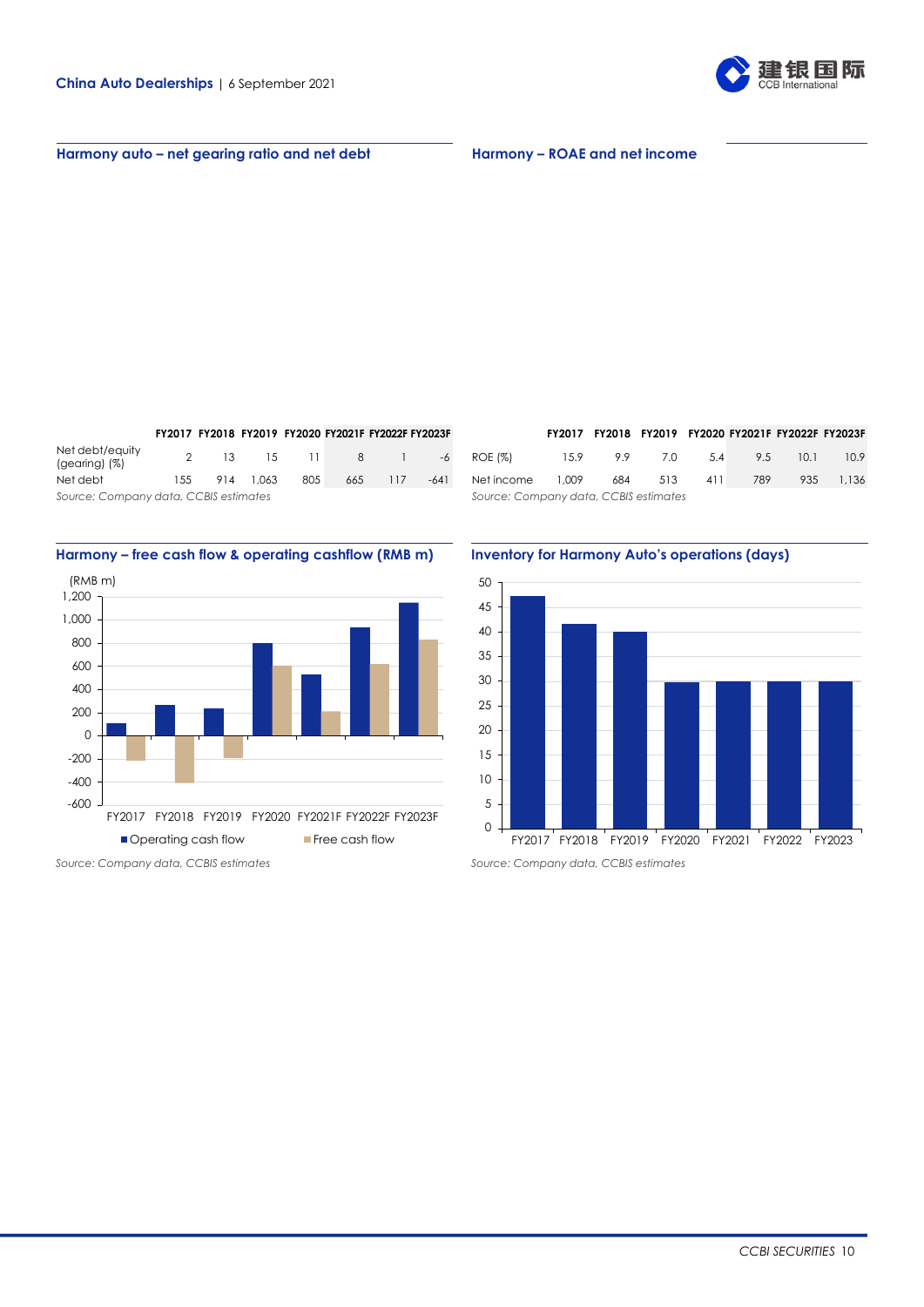

#### **Harmony Auto – income statement assumptions**

| FYE 31 Dec (RMB m)            | 2019         | 2020         | 2021F          | 2022F          | 2023F        | 1H <sub>20</sub> | 2H20     | 1H <sub>21</sub> | 2H21F    |
|-------------------------------|--------------|--------------|----------------|----------------|--------------|------------------|----------|------------------|----------|
| Revenue                       | 12,622       | 14,747       | 18,043         | 20,006         | 22,059       | 5,755            | 8,992    | 9,374            | 8,669    |
| Cost of revenue               | (11, 535)    | (13, 448)    | (16, 329)      | (18,031)       | (19, 767)    | (5, 235)         | (8, 213) | (8, 515)         | (7, 814) |
| Gross profit                  | 1,087        | 1,299        | 1,713          | 1,975          | 2,292        | 520              | 779      | 859              | 854      |
| Gross profit margin (%)       | 8.6          | 8.8          | 9.5            | 9.9            | 10.4         | 9.0              | 8.7      | 9.2              | 9.9      |
| Other income & gains          | 420          | 278          | 333            | 400            | 480          | 175              | 103      | 218              | 115      |
| Sell & distribution costs     | (633)        | (690)        | (686)          | (780)          | (882)        | (284)            | (405)    | (427)            | (259)    |
| Ad expense                    | (181)        | (199)        | (235)          | (260)          | (287)        | (76)             | (123)    | (111)            | (123)    |
| <b>Operating profit</b>       | 692          | 688          | 1,127          | 1,335          | 1,603        | 334              | 354      | 539              | 587      |
| Operating margin (%)          | 5.5          | 4.7          | 6.2            | 6.7            | 7.3          | 5.8              | 3.9      | 5.8              | 6.8      |
| Net finance cost              |              | (72)         | (70)           | (70)           | (70)         | (25)             | (47)     | (36)             | (34)     |
| Share of associates           | (20)         |              | $\overline{2}$ | $\overline{2}$ | $\mathbf{2}$ | (2)              | 3        |                  |          |
| Share results of JCE          | $\mathbf{0}$ | $\mathbf{0}$ | $\mathbf{0}$   | $\circ$        | $\Omega$     | 0                | 0        | $\Omega$         | $\Omega$ |
| Profit before tax             | 673          | 617          | 1,059          | 1,267          | 1,535        | 308              | 310      | 504              | 554      |
| Tax expense                   | (147)        | (195)        | (254)          | (317)          | (384)        | (65)             | (130)    | (104)            | (150)    |
| Minority interest             | 13           | 11           | 15             | 15             | 15           | $\overline{7}$   | 4        | 10               | 5        |
| <b>Profit to shareholders</b> | 513          | 411          | 789            | 935            | 1,136        | 235              | 176      | 391              | 399      |
| Net profit margin (%)         | 4.1          | 2.8          | 4.4            | 4.7            | 5.2          | 4.1              | 2.0      | 4.2              | 4.6      |
| EPS (RMB)                     | 0.34         | 0.27         | 0.51           | 0.61           | 0.74         | 0.15             | 0.11     | 0.25             | 0.26     |
| EPS (HK\$)                    | 0.38         | 0.31         | 0.60           | 0.72           | 0.87         | 0.17             | 0.13     | 0.30             | 0.30     |
| $\sim$ $\sim$ $\sim$ $\sim$   |              |              |                |                |              |                  |          |                  |          |

*Source: Company data, CCBIS estimates*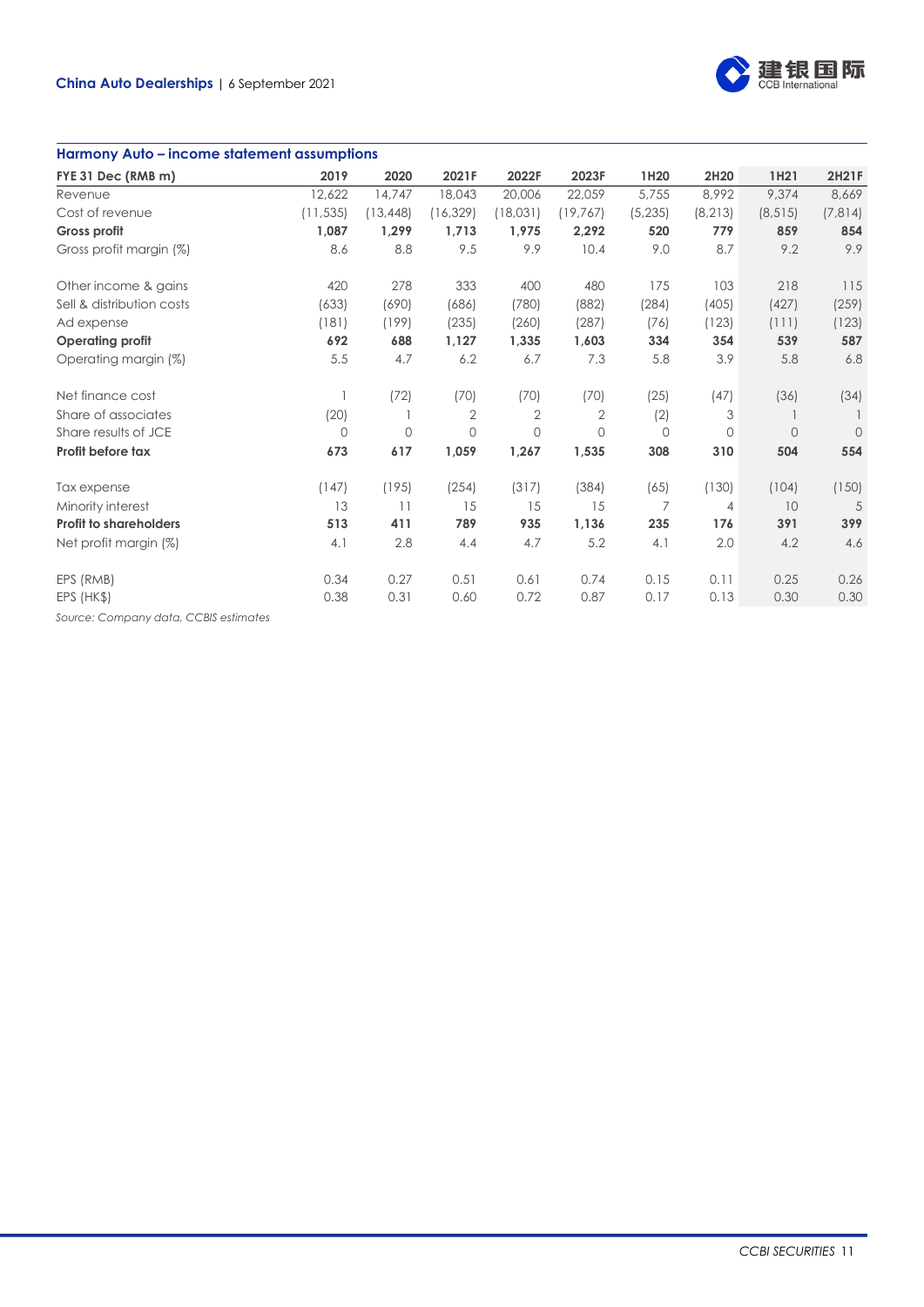

# **Harmony Auto | 3836 HK – financial summary**

| <b>Profit and loss</b>                 |        |                                                             |                |         |          |
|----------------------------------------|--------|-------------------------------------------------------------|----------------|---------|----------|
| FYE 31 Dec (RMB m)                     | 2019   | 2020                                                        | 2021F          | 2022F   | 2023F    |
| Revenue                                | 12,622 | 14.747                                                      | 18.043         | 20,006  | 22,059   |
| COGS                                   |        | $(11, 535)$ $(13, 448)$ $(16, 329)$ $(18, 031)$ $(19, 767)$ |                |         |          |
| Gross profit                           | 1,087  | 1,299                                                       | 1,713          | 1,975   | 2,292    |
| Other income                           | 420    | 278                                                         | 333            | 400     | 480      |
| Operating expenses                     | (815)  | (888)                                                       | (920)          | (1,040) | (1, 169) |
| <b>EBIT</b>                            | 692    | 688                                                         | 1,127          | 1.335   | 1,603    |
| Net financial income (exp.)            | 1      | (72)                                                        | (70)           | (70)    | (70)     |
| JVs & associates                       | (20)   | 1                                                           | $\overline{2}$ | 2       | 2        |
| Profit before tax                      | 673    | 617                                                         | 1,059          | 1,267   | 1,535    |
| Tax expense                            | (147)  | (195)                                                       | (254)          | (317)   | (384)    |
| <b>Total profit</b>                    | 526    | 422                                                         | 804            | 950     | 1,151    |
| Minority interest                      | (13)   | (11)                                                        | (15)           | (15)    | (15)     |
| Net profit attribute to<br>shareholder | 513    | 411                                                         | 789            | 935     | 1,136    |
| Core profit                            | 513    | 411                                                         | 789            | 935     | 1,136    |
| Reported EPS (HK\$)                    | 0.38   | 0.30                                                        | 0.57           | 0.68    | 0.83     |
| Diluted EPS (RMB)                      | 0.34   | 0.27                                                        | 0.51           | 0.61    | 0.74     |
| Dividend (RMB m)                       | 104    | 105                                                         | 237            | 281     | 341      |
| Dividend per share (RMB)               | 0.07   | 0.07                                                        | 0.15           | 0.18    | 0.22     |
| <b>Cash flow</b>                       |        |                                                             |                |         |          |
| FYE 31 Dec (RMB m)                     | 2019   | 2020                                                        | 2021F          | 2022F   | 2023F    |
| Profit before tax                      | 673    | 617                                                         | 1,059          | 1,267   | 1,535    |
| Amortization & depreciation            | 158    | 189                                                         | 414            | 459     | 505      |

| Free cash flow                     | (152) | 671   | 270   | 679   | 888   |
|------------------------------------|-------|-------|-------|-------|-------|
| Cash & equivalents, end            | 1,362 | 1,714 | 2,010 | 2,608 | 3,400 |
| Cash & equivalents, begin<br>Forex | (5)   | (18)  |       |       |       |
|                                    | 1,148 | 1,362 | 1,714 | 2,010 | 2,608 |
| Change in cash flow                | 219   | 371   | 295   | 598   | 793   |
| Financing cash flow                | 26    | (208) | 25    | (80)  | (95)  |
| Other                              | (145) | (203) | (130) | (130) | (130) |
| Dividend paid                      | (156) | (104) | (105) | (237) | (281) |
| Equity issues                      | (29)  | (12)  |       |       |       |
| Change in borrowings               | 356   | 111   | 260   | 286   | 315   |
| Investment cash flow               | (42)  | (220) | (260) | (260) | (260) |
| Other                              | 239   | (234) |       |       |       |
| Net interest received (paid)       | 41    | 66    | 60    | 60    | 60    |
| Investment                         |       |       |       |       |       |
| Capex                              | (429) | (194) | (320) | (320) | (320) |
| Disposal of fixed assets           | 106   | 142   |       |       |       |
| Operating cash flow                | 236   | 800   | 530   | 939   | 1,148 |
| Other                              | (304) | (197) | (561) | (417) | (451) |
| Tax paid                           | (121) | (179) | (254) | (317) | (384) |
| Change in working capital          | (170) | 297   | (197) | (124) | (127) |
| Net financial charge adjust.       | (1)   | 72    | 70    | 70    | 70    |
| ATTIOHIZATIOH & GEPTECIATIOH       | 1 JO  | 107   | 414   | 477   | ບ∪ບ   |

*Source: Company data, CCBIS estimates*

| <b>Balance sheet</b>                     |                         |             |                |                |                |
|------------------------------------------|-------------------------|-------------|----------------|----------------|----------------|
| FYE 31 Dec (RMB m)                       | 2019                    | 2020        | 2021F          | 2022F          | 2023F          |
| Cash & equivalents                       | 1.362                   | 1.714       | 2,010          | 2,608          | 3,400          |
| Pledge deposit & restrict cash           | 112                     | 107         | 107            | 107            | 107            |
| <b>Receivables</b>                       | 2,724                   | 3,048       | 3,649          | 4,085          | 4,557          |
| Assets held for sale                     | 88                      | 84          | 84             | 84             | 84             |
| Inventory                                | 1,262                   | 1,094       | 1,342          | 1,482          | 1,625          |
| <b>Total current assets</b>              | 5,548                   | 6,047       | 7,192          | 8,366          | 9,773          |
| Property, plant & equipment              | 4,005                   | 4,422       | 4,327          | 4,187          | 4,001          |
| Intangible assets                        | 156                     | 279         | 282            | 285            | 288            |
| JVs & associates                         | 13                      | 14          | 14             | 14             | 14             |
| Other non-current assets                 | 1,700                   | 1,590       | 1,590          | 1,590          | 1,590          |
| <b>Total non-current assets</b>          | 5,874                   | 6,305       | 6,213          | 6,076          | 5,893          |
| <b>Total assets</b>                      | 11,423                  | 12,352      | 13,405         | 14,442         | 15,666         |
| Short-term borrowings                    | 2,494                   | 2,604       | 2,865          | 3,151          | 3,466          |
| Trade & bills payable                    | 821                     | 1,203       | 1,297          | 1,334          | 1,372          |
| Other current liabilities                | 218                     | 285         | 285            | 285            | 285            |
| <b>Total current liabilities</b>         | 3,533                   | 4,093       | 4,447          | 4,770          | 5,124          |
| Other non-current liabilities            | 566                     | 712         | 712            | 712            | 712            |
| <b>Total non-current liabilities</b>     | 566                     | 712         | 712            | 712            | 712            |
| <b>Total liabilities</b>                 | 4,099                   | 4,805       | 5,159          | 5.483          | 5,836          |
| Share capital                            | 13                      | 13          | 13             | 13             | 13             |
| Reserves and retained profits            |                         | 7,476       | 8,160          |                | 9,714          |
|                                          | 7,258<br>7,270          | 7,488       | 8.172          | 8,858<br>8.870 | 9,726          |
| Shareholders' equity                     | 53                      | 59          | 74             | 89             | 104            |
| Minority interest<br><b>Total equity</b> | 7,323                   |             |                | 8,960          | 9,831          |
|                                          |                         | 7,547       | 8,247          |                |                |
| <b>Total equity and liabilities</b>      | 11,423                  | 12,352      | 13.405         | 14,442         | 15,666         |
| <b>Ratios</b>                            |                         |             |                |                |                |
| FYE 31 Dec                               | 2019                    | 2020        | 2021F          | 2022F          | 2023F          |
| Growth (%)                               |                         |             |                |                |                |
| Revenue                                  | 18.6                    | 16.8        | 22.3           | 10.9           | 10.3           |
| <b>EBITDA</b>                            | $-17.5$                 | 3.0         | 75.7           | 16.5           | 17.5           |
| EBIT                                     | $-22.4$                 | $-0.6$      | 63.7           | 18.5           | 20.1           |
| Net profit                               | $-24.9$                 | $-20.0$     | 92.2           | 18.4           | 21.5           |
| Core net profit                          | $-24.9$                 | $-20.0$     | 92.2           | 18.4           | 21.5           |
| Profitability (%)                        |                         |             |                |                |                |
| Gross margin                             | 8.6                     | 8.8         | 9.5            | 9.9            | 10.4           |
| <b>EBITDA</b> margin                     | 6.7                     | 5.9         | 8.5            | 9.0            | 9.6            |
| <b>EBIT</b> margin                       | 5.5                     | 4.7         | 6.2            | 6.7            | 7.3            |
| Net margin                               | 4.1                     | 2.8         | 4.4            | 4.7            | 5.2            |
| Core net margin                          | 4.1                     | 2.8         | 4.4            | 4.7            | 5.2            |
| Tax rate                                 | 21.8                    | 31.6        | 24.0           | 25.0           | 25.0           |
| Efficiency (days)                        |                         |             |                |                |                |
| Inventory turnover                       | 38                      | 32          | 27             | 29             | 29             |
| Trade receivables                        | 4                       | 4           | 4              | 4              | 4              |
| Trade payables                           | $\overline{\mathbf{4}}$ | 5           | $\overline{7}$ | 8              | 8              |
|                                          |                         |             |                |                |                |
| Returns & leverage (%)                   |                         |             |                |                |                |
| <b>ROAA</b>                              | 4.6                     | 3.5         | 6.1            | 6.7            | 7.5            |
| <b>ROAE</b><br>Net debt (cash)/equity    | 7.3<br>14.0             | 5.6<br>10.5 | 10.1<br>9.2    | 11.0<br>4.9    | 12.2<br>$-0.4$ |
|                                          |                         |             |                |                |                |
| Liquidity (x)                            |                         |             |                |                |                |
| Current ratio                            | 1.6                     | 1.5         | 1.6<br>1.3     | 1.8<br>1.4     | 1.9            |
| Quick ratio                              | 1.2                     | 1.2         |                |                | 1.6            |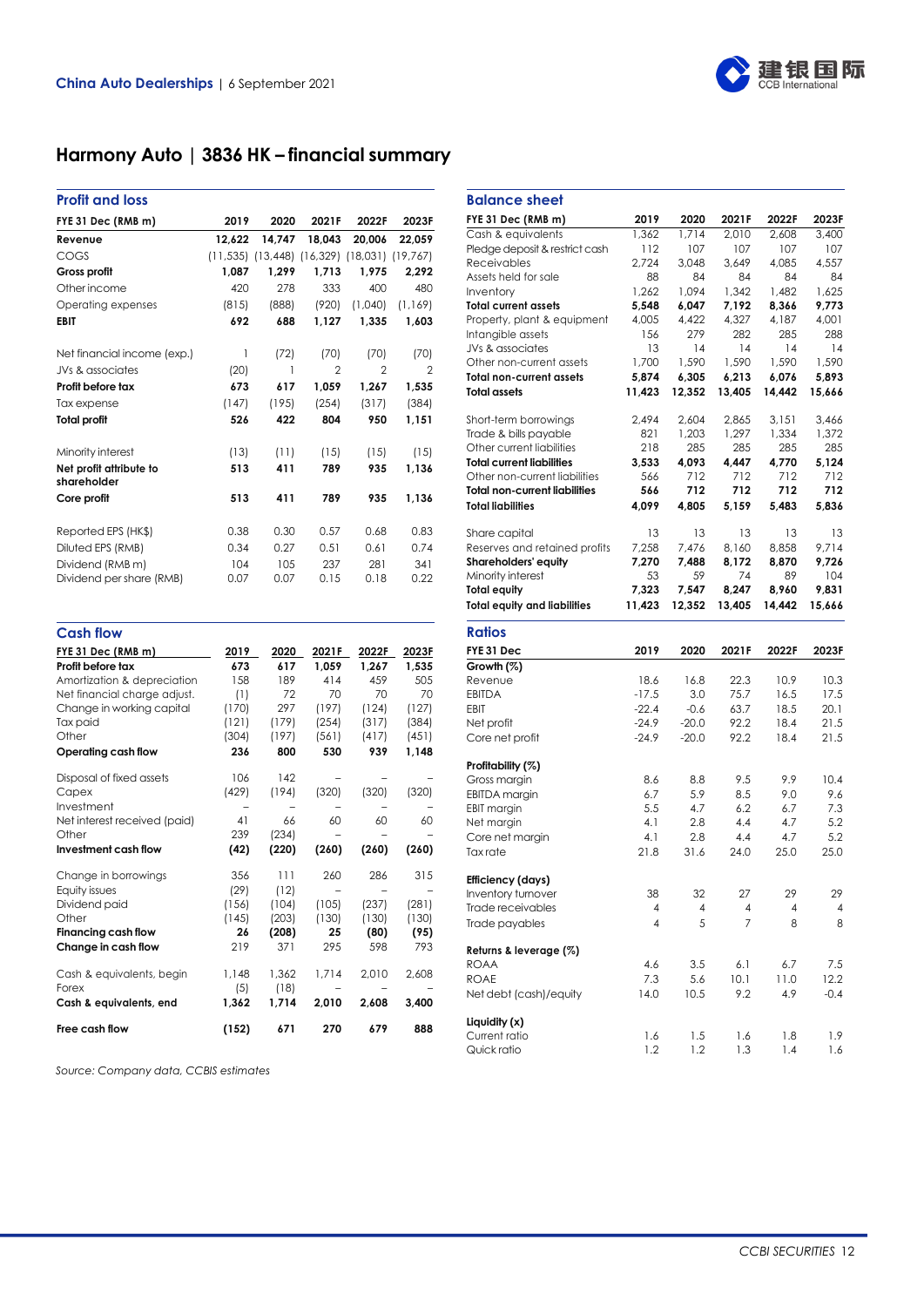

#### **Rating definitions:**

#### **Outperform (O) – expected return > 10% over the next twelve months Neutral (N) – expected return between -10% and 10% over the next twelve months Underperform (U) – expected return < -10% over the next twelve months**

#### **Analyst certification:**

The author(s) of this document, hereby declare that: (i) all of the views expressed in this document accurately reflect his/her personal views about any and all of the subject securities or issuers and were prepared in an independent manner; (ii) no part of any of his/her compensation was, is, or will be directly or indirectly related to the specific recommendations or views expressed in this document; and (iii) he/she receives no insider information/non-public price-sensitive information in relation to the subject securities or issuers which may influence the recommendations made by him. The author(s) of this document further confirm that (i) neither he/she nor his/her respective associate(s) (as defined in the Code of Conduct for Persons Licensed by or Registered with the Securities and Futures Commission issued by the Hong Kong Securities and Futures Commission) has dealt in/traded or will deal in /trade the securities covered in this document in a manner contrary to his/her outstanding recommendation, or neither he/she nor his/her respective associate(s) has dealt in or traded in the securities covered in this document within 30 calendar days prior to the date of issue of this document or will so deal in or trade such securities within 3 business days after the date of issue of this document; (ii) neither he/she nor his/her respective associate(s) serves as an officer of any of the companies covered in this document; and (iii) neither he/she nor his/her respective associate(s) has any financial interests in the securities covered in this document.

CCBI Group has had an investment banking relationship with China ZhengTong Auto Services Holdings Ltd [1728 HK] and Contemporary Amperex Technology Company Ltd. [300750 CH]. CCBI Group has financial interests aggregated to not less than 1% of the market capitalization of China Harmony Auto Holding Ltd [3836 HK].

#### **Disclaimers:**

This document is prepared by CCB International Securities Limited. CCB International Securities Limited is a wholly-owned subsidiary of CCB International (Holdings) Limited ("CCBIH") and China Construction Bank Corporation ("CCB"). Information herein has been obtained from sources believed to be reliable but CCB International Securities Limited, its affiliates and/or subsidiaries (collectively "CCBIS") do not guarantee, represent and warrant (either express or implied) its completeness or accuracy or appropriateness for any purpose or any person whatsoever. Opinions and estimates constitute our judgment as of the date of this document and are subject to change without notice. CCBIS seeks to update its research as appropriate, but various regulations may prevent it from doing so. Besides certain industry reports published on a periodic basis, the large majority of reports are published at irregular intervals as appropriate according to the analyst's judgment. Forecasts, projections and valuations are inherently speculative in nature and may be based on a number of contingencies. Readers should not regard the inclusion of any forecasts, projections and valuations in this document as a representation or warranty by or on behalf of CCBIS that these forecasts, projections or valuations or their underlying assumptions will be achieved. Investment involves risk and past performance is not indicative of future results. Information in this document is not intended to constitute or be construed as legal, financial, accounting, business, investment, tax or any professional advice for any prospective investors and should not be relied upon in that regard. This document is for informational purposes only and should not be treated as an offer or solicitation for the purchase or sale of any products, investments, securities, trading strategies or financial instruments of any kind in any jurisdiction. CCBIS makes no representations on the availability of the securities covered in this document (or related investment) to the recipients. The securities described herein may not be eligible for sale in all jurisdictions or to certain categories of investors. Neither CCBIS nor any other persons accept any liability whatsoever for any loss or damages (whether direct, indirect, incidental, exemplary, compensatory, punitive, special or consequential) arising from any use of this document or its contents or otherwise arising in connection therewith. Securities, financial instruments or strategies mentioned herein may not be suitable for all investors. The opinions and recommendations herein do not take into account prospective investors' financial circumstances, investment objectives, or particular needs and are not intended as recommendations of particular securities, financial instruments or strategies to any prospective investors. The recipients of this document should consider this document as only a single factor in marking their investment decision and shall be solely responsible for making their own independent investigation of the business, financial condition and prospects of companies referred to in this document. Readers are cautioned that (i) the price and value of securities referred to in this document and the income derived from them may fluctuate; (ii) past performance is not a guide to future performance; (iii) any analysis, ratings and recommendations made in this document are intended for long-term (at least for 12 months) and is not linked to a near-term assessment of the likely performance of the securities or companies in question. In any event, future actual results may differ materially from those set forth in any forward-looking statements herein; (iv) future returns are not guaranteed, and a loss of original capital may occur; and (v) fluctuations in exchange rates may adversely affect the value, price or income of any security or related instrument referred to in this document. It should be noted that this document covers only those securities or companies as specified herein and does not extend to any derivative instruments thereof, the value of which may be affected by many factors and may not correspond with the value of the underlying securities. Trading in these instruments is considered risky and are not suitable for all investors. While all reasonable care has been taken to ensure that the facts stated herein are accurate and that the forward-looking statements, opinions and expectations contained herein are based on fair and reasonable assumptions, CCBIS has not been able to verify independently such facts or assumptions and CCBIS shall not be liable for the accuracy, completeness or correctness thereof and no representation or warranty is made, express or implied, in this regard. All pricing referred to in this document is as of the close of local market for the securities discussed, unless otherwise stated and for information purposes only. There is no representation that any transaction can or could have been effected at those prices, and any prices do not necessarily reflect CCBIS' internal books and records or theoretical model-based valuations and may be based on certain assumptions. Different assumptions could result in substantially different results. Any statements which may be contained herein attributed to a third- party represent CCBIS' interpretation of the data, information and/or opinions provided by that third party either publicly or through a subscription service, and such use and interpretation have not been reviewed or endorsed by the third party. Reproduction and distribution of these third party contents in any form is prohibited except with the prior written consent of such third party. The recipients must make their own assessments of the relevance, accuracy and adequacy of the information contained in this document and make such independent investigation as they may consider necessary or appropriate for such purpose. Recipients should seek independent legal, financial, accounting, business, investment and/or tax advice if they have any doubt about the contents of this document and satisfy themselves prior to making any investment decision that such investment is in line with their own investment objectives and